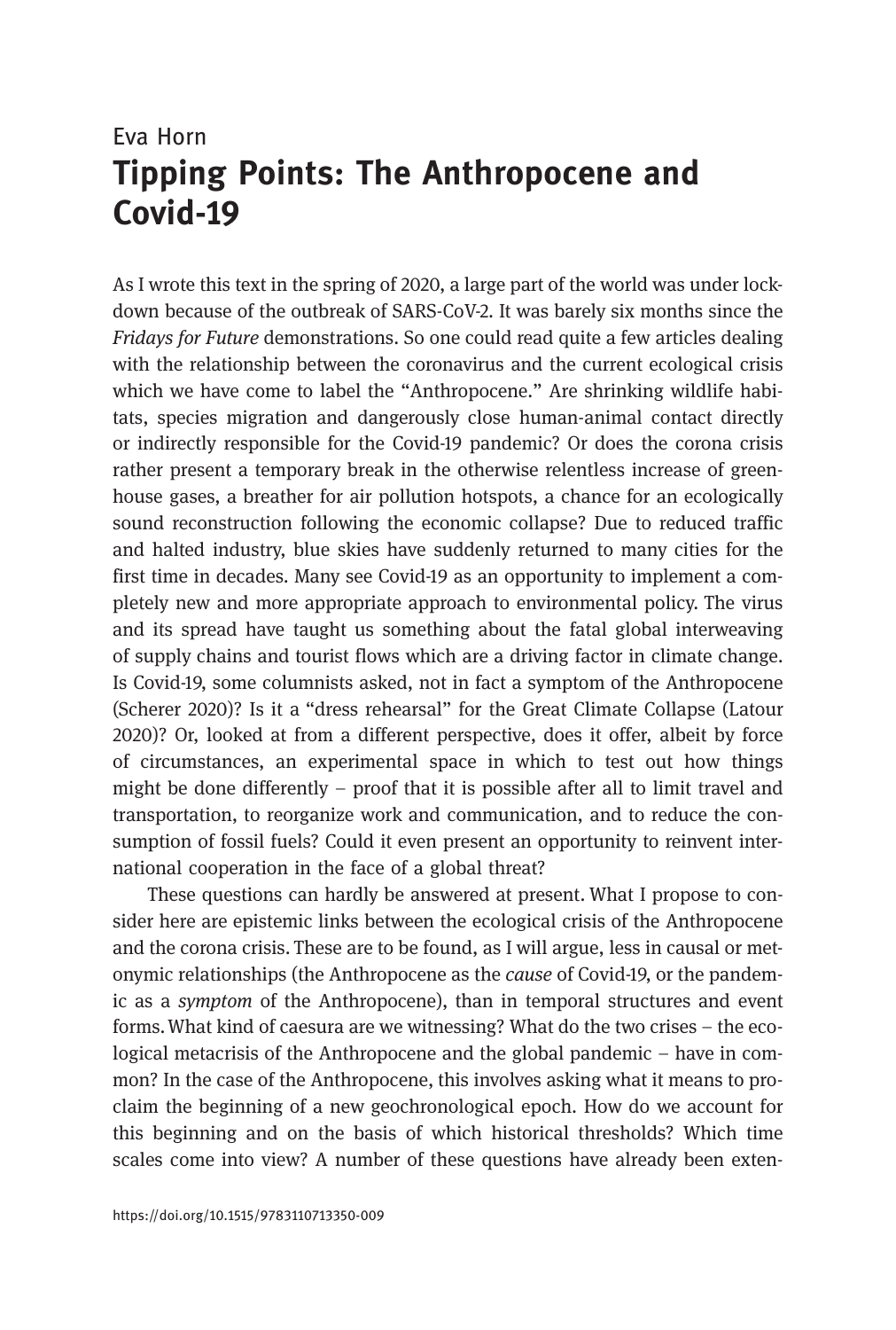sively discussed (Hamilton 2016, Veland and Lynch 2016, Chakrabarty 2018, Horn and Bergthaller 2020). I will focus on a particular type of event that I deem emblematic of the Anthropocene: the tipping point. Both the Anthropocene and the SARS-CoV-2 pandemic are characterized by such tipping points, which combine slow latency periods with sudden rapid escalations. How does the structural, slow and barely perceptible crisis of the Anthropocene relate to the acute corona crisis which is occurring at breakneck speed but with an unclear time horizon? Where is their point of convergence, and what forms of planning for the future can be derived from it? Put simply: What can we learn from Covid-19 for the future of the Anthropocene?

In recent years, the Anthropocene has been discussed primarily as a geochronological concept: It has been established that humans have changed the Earth System to such an extent that the traces of these interventions can be found all over the world as a distinct sedimentary layer (Waters et al. 2016, Zalasiewicz et al. 2019). This also means that the state of the planet has changed so radically from the preceding 10,000 years of stability that it is no longer possible to speak of the present as the Holocene. The concept of the Anthropocene presents an ecological threshold, a break with the unusually stable ecological conditions of the Holocene (Hamilton 2016). Earth System science has shown that the earth has entered a state for which there is no parallel in its recent history (Moore et al. 2001).

The point of the term Anthropocene is thus to give an ecological diagnosis of the present – but one that locates it within the vast time scales of the history of the earth. This solicits a new understanding of history, with novel actors (such as fossil fuels), different kinds of narratives (along ecological lines) and unusual time scales. Both historical dimensions – the vast temporality of "deep time" and the rapid change brought about by threshold transitions – must be related to each other in order to understand how human history is inscribed in the larger framework of the Earth System. This also involves telling the history of humankind in a different way. A history of the Anthropocene tells of ecological transitions rather than political revolutions, of changing energy regimes rather than social change, and of technology rather than world-views. What it is interested in are the material factors involved in the threshold transition from the Holocene to the Anthropocene: first and foremost the change of energy sources (from renewable energy to fossil fuels), the rapid consumption of certain resources, the worldwide networks of trade and economic relations and, not least, the transfer and transformation of living organisms.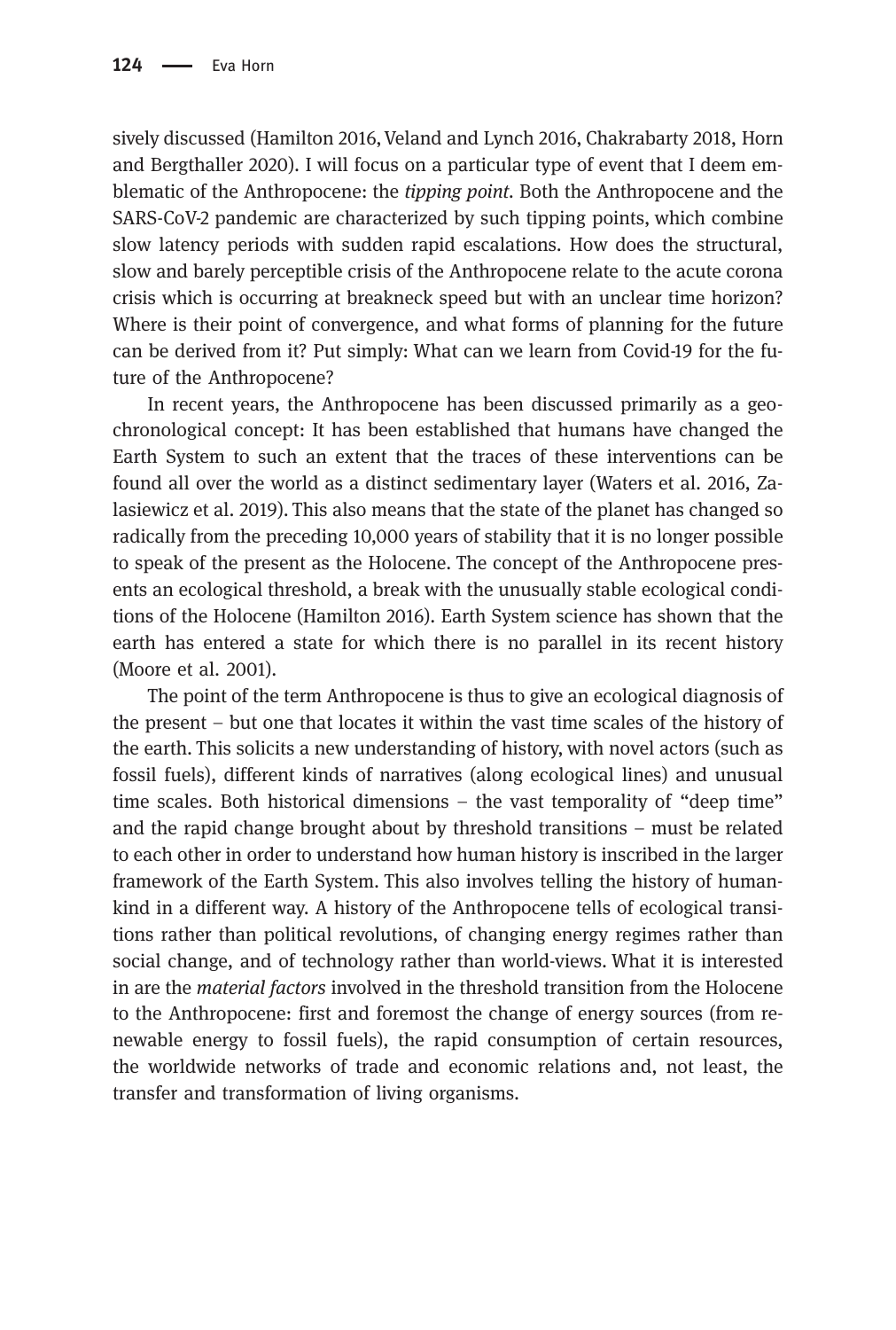# The Anthropocene: Thresholds and Tipping Points

As the "start" of the Anthropocene, the Anthropocene Working Group, along with many environmental historians, have proposed the "Great Acceleration," referring to the marked escalation of numerous parameters of consumption and environmental change from 1950 onwards (McNeill and Engelke 2016, Steffen et al. 2004, Steffen et al. 2015). The acceleration of social and economic change alongside the increasing consumption of resources are captured in a famous graph that visualizes this escalation in 24 curves, the common "hockey stick" shape of which is striking. On one side, the graph shows socio-economic developments, from the increase in the world's population to global GDP, urbanization and financial flows, water and paper consumption, transport and junk food. On the other, it shows ecological factors in the Earth System: the increase in greenhouse gases (nitrogen oxides, methane, carbon dioxide), the hole in the ozone layer, rising temperatures, species loss, deforestation etc. Even if in some of the curves there is a slight up-turn as early as the nineteenth century, it is this sharp escalation of socio-economic factors that has, within two generations, turned humankind from a small environmental factor into a large-scale force in the Earth System (Steffen et al. 2015: 94).

While the concept of the Great Acceleration impressively captures the parallel escalation of socio-economic trends and changes in the Earth System since the end of the Second World War, it cannot explain its own precondition – the switch to fossil fuels. The most serious consequence of this switch for the Earth System – the increase of  $CO<sub>2</sub>$  in the atmosphere – remained barely noticeable for a long time. This curve begins to rise gently but visibly in the last decades of the nineteenth century, grows significantly from the 1930s and then in the 1950s the sharp upward turn associated with the Great Acceleration occurs. The diagnosis of acceleration must therefore be supplemented by a different temporality – a slow, barely noticeable increase in side-effects that only come into view belatedly. The Anthropocene thus encompasses very heterogeneous temporalities: on the one hand, the rapid acceleration of consumption, technical innovation, mobility, global networking, etc., and on the other, latent, subtle changes in society and the environment that occur in imperceptible gradations – and thus are difficult to address politically.

The strange coupling of long, continuous, seemingly uneventful latency periods with moments of sudden acceleration and rapid change is captured in the concept of the "tipping point." The term stems originally from the social and economic sciences, where it denotes the abrupt change of a given development.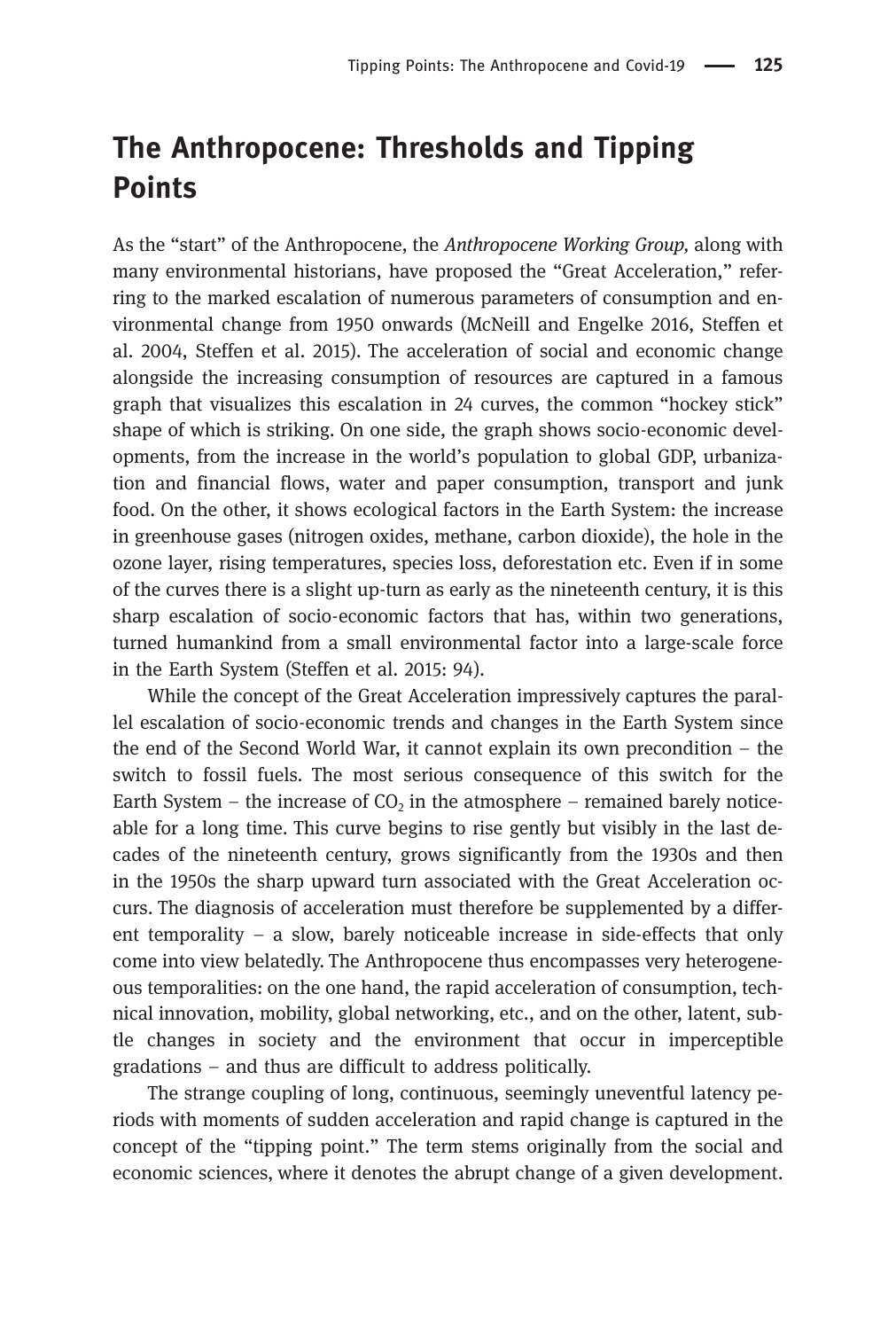Yet in order to grasp the use of the concept in the context of the Anthropocene, it is necessary to consider the specific understanding in Earth System science of the relationship between human civilization and nature. Earth System science treats human life forms and human activity as part of a system of nature that is active and dynamic (cf. Lenton 2016). Nature is understood to be a planetary, self-regulating system. What emerges is a model of nature without a stable state. Thanks to new measurement and computing capacities, Earth System science today has a detailed understanding of the complex interaction of the various components of the Earth System. The biosphere – comprising all living organisms on the planet – has repeatedly acted as a stabilizer and "thermostat" in this system (cf. Lovelock 1991, 2006). However, this dynamic is inflected by sudden and profound changes in the overall system. With the Anthropocene, humankind as an agent of these changes is coming into focus. The founding document of Earth System science, the 2001 Amsterdam Declaration, is already informed by this perspective:

Earth System dynamics are characterised by critical thresholds and abrupt changes. Human activities could inadvertently trigger such changes with severe consequences for Earth's environment and inhabitants. The Earth System has operated in different states over the last half million years, with abrupt transitions (a decade or less) sometimes occurring between them. Human activities have the potential to switch the Earth System to alternative modes of operation that may prove irreversible and less hospitable to humans and other life. … The nature of changes now occurring simultaneously in the Earth System, their magnitudes and rates of change are unprecedented. The Earth is currently operating in a no-analogue state. (Moore et al. 2001)

What we are looking at here are tipping points – hard-to-predict moments of dramatic change in a complex self-regulating system. A tipping point occurs when a threshold value is reached at which a slight increase of a certain factor suddenly causes a massive change in the overall system, which thus irreversibly transitions to another state. At the tipping point, a small quantitative increase leads to drastic qualitative change in the entire system, or to the emergence of unpredictable new phenomena.

Tipping points refer to a type of event that lies beyond the difference between culture and nature, between human decisions and natural processes. Malcolm Gladwell's bestseller Tipping Point (2001) is for the most part concerned with social phenomena. His thesis is that certain emergent phenomena – from fashion trends, crime waves to bestsellers – are to be understood as epidemics: "Ideas and products and messages and behaviors spread just like viruses do" (Gladwell 2001: 5). According to Gladwell, social processes with tipping points have three basic characteristics: (1) They are contagious, i.e. they require partic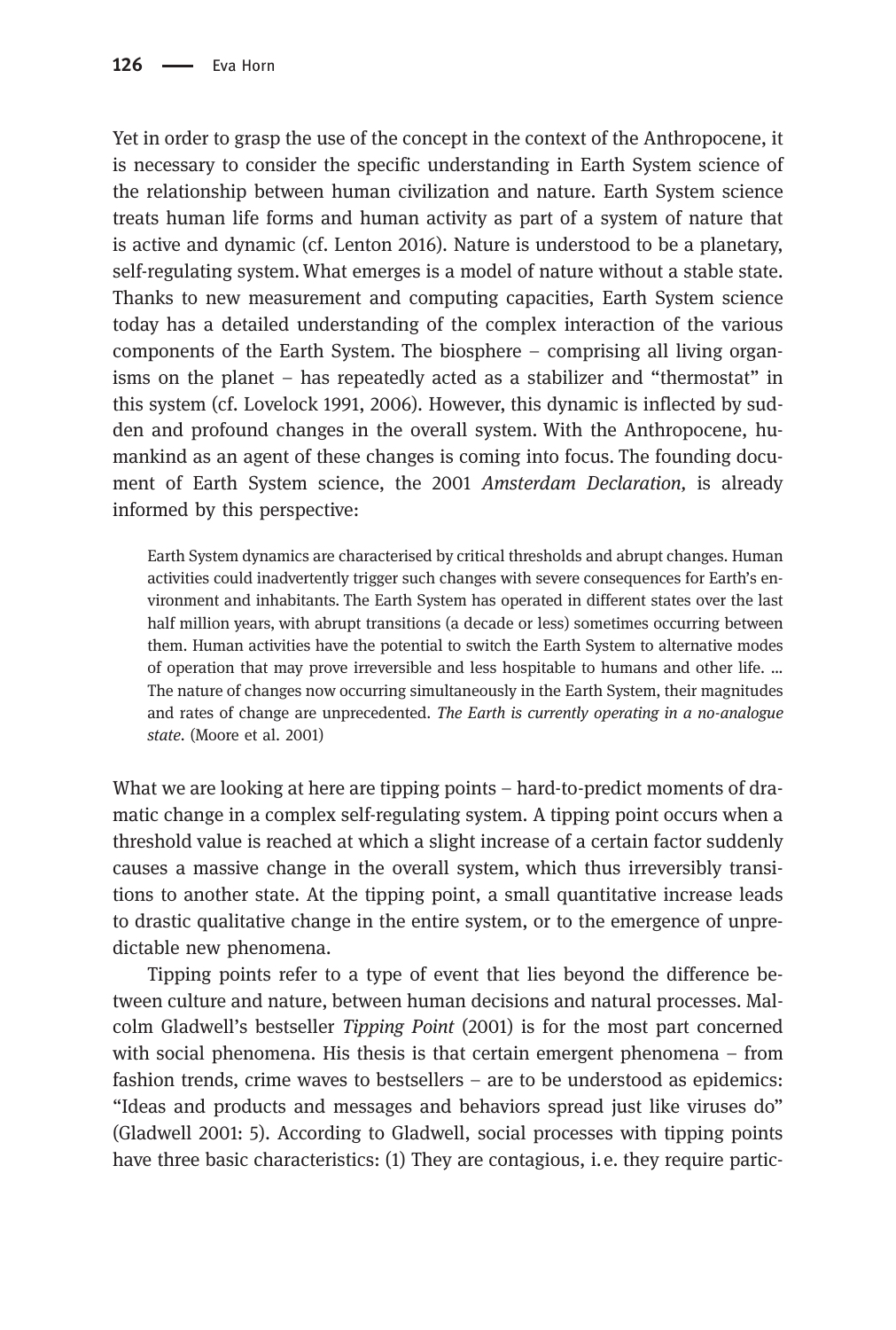ipants to be in contact with each other and to pass on characteristics or opinions in increasing numbers; (2) in this process, small causes can have large consequences; and (3) after a long lead-up time, changes happen suddenly and quickly. Gladwell's examples are largely cheerful – the enforcement of fashions, the ebbing of crime, the effectiveness of drug and health policies. But of course, the idea can also be turned towards the catastrophic. "Catastrophe" – etymologically meaning "a sudden turn downwards" – is actually nothing other than a Greek word for tipping point. Accordingly, the term has become a catchword for the catastrophic tendencies of the present.

The problem is that tipping points are relatively difficult to predict. They come suddenly at the end of slow, seemingly continuous processes that solicit the deceptive expectation of further continuity. They begin as micro-trends that can hardly be measured and seem so minor that they can be ignored. Or they emerge from a new constellation of apparently unrelated factors whose interaction could not be foreseen. Self-regulating systems such as ecosystems, markets or societies can, over long periods of time and despite all crisis-like tendencies, repeatedly bring themselves into provisional equilibrium – until they reach that dangerous point of sudden change. Reaching a tipping point means that the system is "saturated" (to use a term from chemistry) or that a "critical mass" has been reached (in the terminology of physics). While a negative feedback mechanism had previously stabilized a given system, at a certain threshold the negative feedback tips over into a self-reinforcing cycle of positive feedback leading to escalation.

There is nothing new about rapid and radical breaks in social or economic trends – they are called revolutions or economic crises. Yet, the volatility of human culture has long been contrasted with the stability of nature. We long held the belief that while human life changes in leaps and bounds, nature does so only gradually, step by step and in scales of time so vast that they are hardly perceptible. Recent findings in climate research and Earth System science, however, make this image of a largely "inert" nature seem obsolete. The impression of a "stable nature" is a deception of the Holocene – that anomaly in the history of the earth that was characterized by extremely few climatic fluctuations. As recent research has shown, climate does in fact experience rapid and profound change (Warde, Robin and Sörlin 2018). According to Earth System scientist Tim Lenton, such change can dramatically transform the state of the entire earth system within decades:

Whilst much of the behaviour of the Earth system can be described as "linear" and predictable with our current models, there is a class of "non-linear" change that is much harder to predict and potentially much more dangerous. It involves "tipping points" – where a small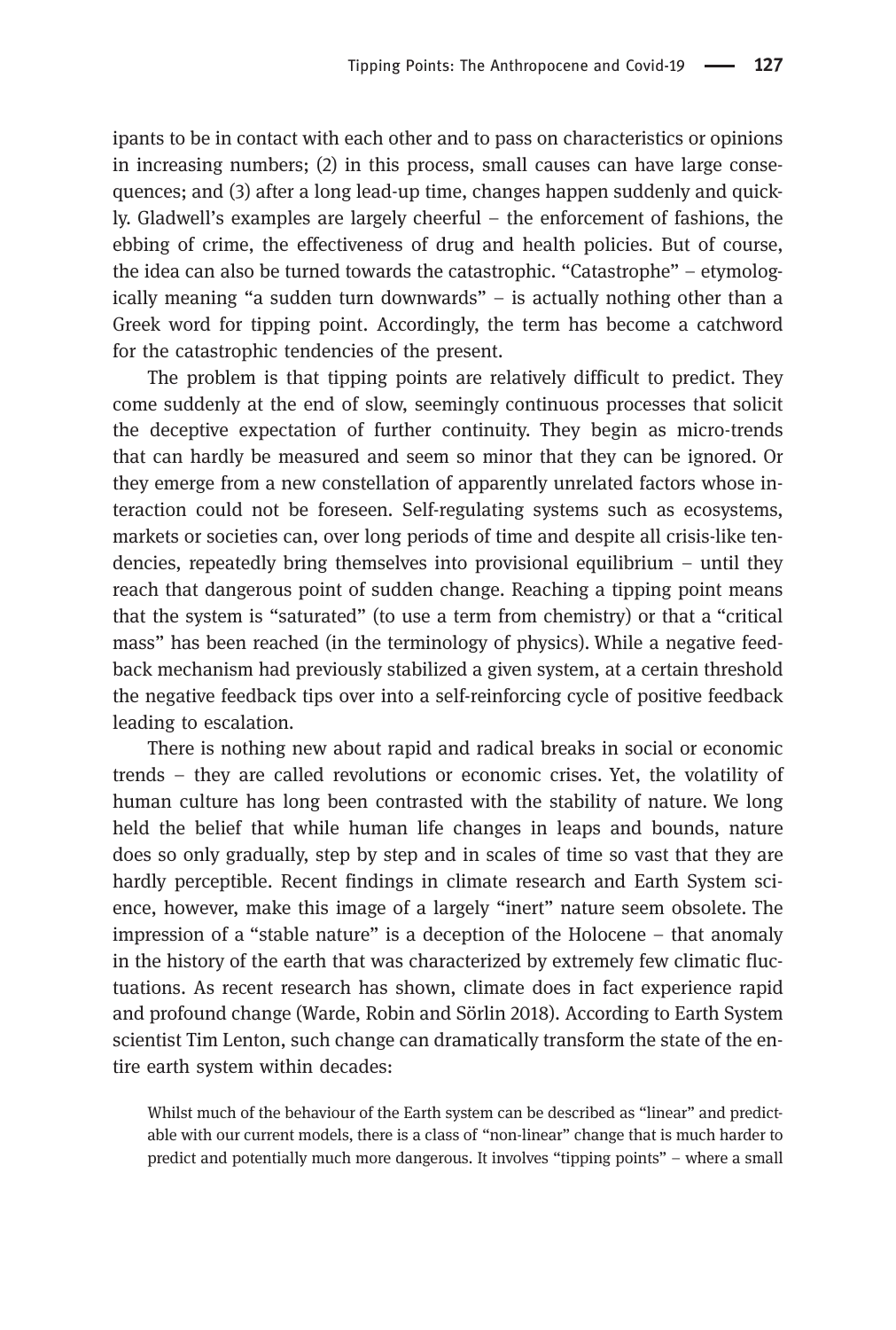perturbation triggers a large response from a part of the Earth system – leading to abrupt and often irreversible changes. Tipping points can occur when there is strong positive feedback within a system, which creates alternative stable states for a range of boundary conditions. When changes in the boundary conditions cause the current state of a system to lose its stability, a tipping point occurs, triggering a transition into the alternative stable state. (Lenton 2016: 100)

Perhaps the most important and threatening of these tipping points are the polar ice caps. These large white ice sheets increase the earth's albedo, counteracting the warming of the atmosphere by reflecting sunlight. As they melt away as a result of global warming, they expose the dark surface of sea water – which in turn further increases the warming of the climate. What was previously a stabilizing negative feedback against global warming, now becomes a dangerous positive feedback: the more the ice melts, the faster the atmosphere warms. This dynamic makes particularly clear the non-linear behavior of processes with tipping points. Everything changes when a single threshold is reached: the melting point of ice. In the range of a tiny temperature difference of a few degrees, the role of water in the system changes – and thus becomes a factor that severely affects the entire Earth System.

Unfortunately, tipping points rarely occur alone. They can influence each other and lead to convergences of complex escalating processes that are difficult to predict. This gives rise to domino effects in which several tipping points trigger or reinforce each other. It is precisely the combination of melting polar ice caps, rising sea levels and global warming that could trigger a dynamic which will accelerate climate change to a much greater degree than we can currently anticipate. Even the slight difference between 1.5 and 2 degrees Celsius could bring about serious and destabilizing changes to the habitability of coastal regions, the global water cycles, or ocean ecosystems.

Understanding the interaction of nature as a self-regulating system and the effective power of humans within this system thus provides insight into the inherent instability of the system. Climate, with its rapid and radical upheavals, is only one dimension of this volatility. Others relate to changes in the biosphere on land with the loss of habitats, migration and extinction of species, the loss of ecosystem services (through the disappearance of insects, for example) or even the changing world of microbes. If the Anthropocene is concerned with the geophysical power of humans, then the anthropogenic transformation of nature must be linked to its volatility: "Humans are more powerful; nature is more powerful," writes the Australian philosopher Clive Hamilton. "Taken together, there is more power at work on Earth" (Hamilton 2017: 45). An ever more irritable nature encounters increasing intervention from humans.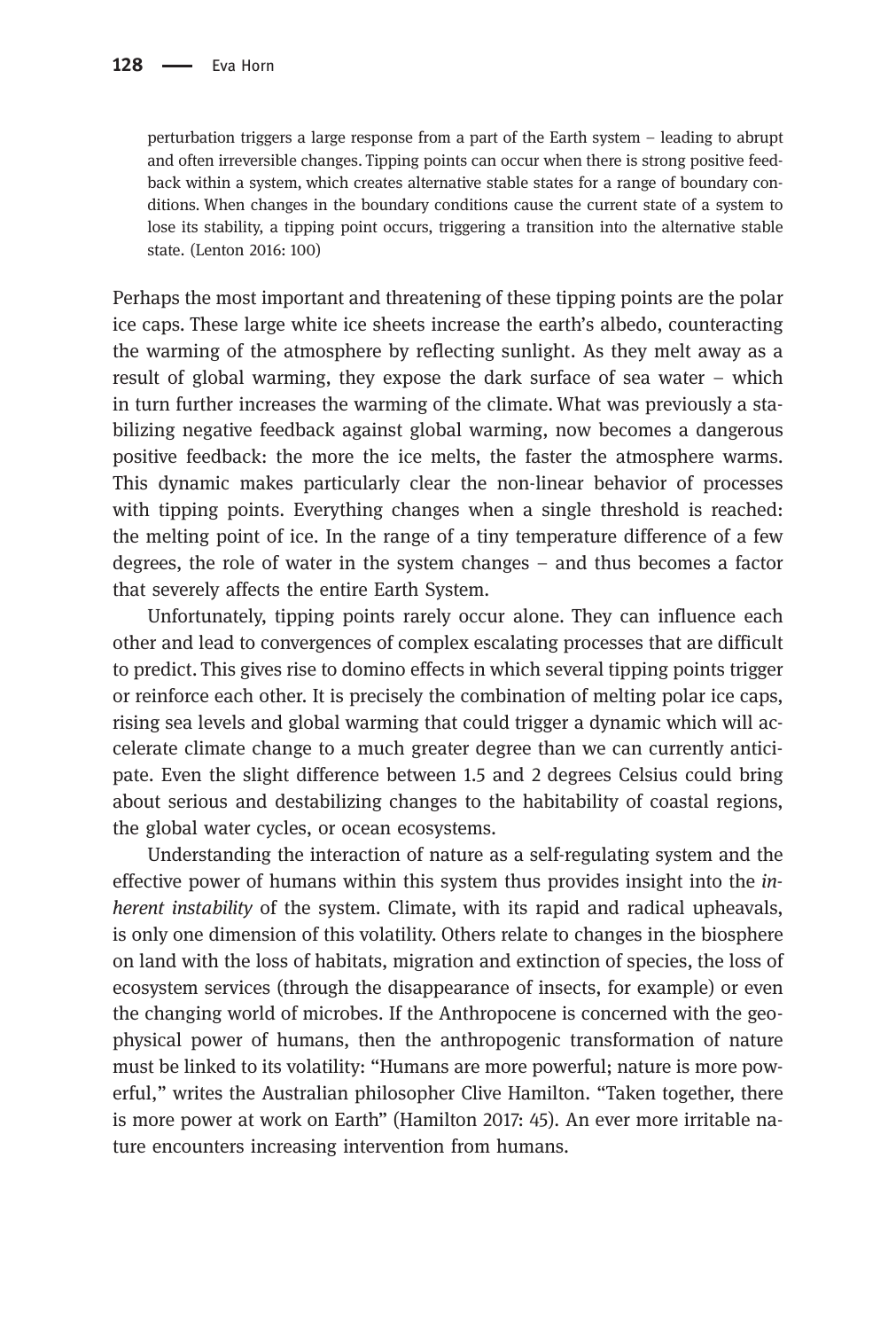Processes with inherent tipping points thus connect two opposing types of events on different time scales. On the one hand, there are slow, continuous and gradual processes – latency periods. On the other hand, there are sudden, erratic upheavals that appear difficult to predict; they occur rapidly and bring about irreversible – often catastrophic – changes. The problem is that even this suddenness is barely perceptible, as long as one remains caught up within its dynamics. The concept of the Great Acceleration says nothing else. It ought to be understood less as a review of the recent past than as a prognosis: we are in the midst of an open-ended transformation that is progressing ever faster and only a small part of it seems to be foreseeable, shapeable or avoidable.

#### Catastrophe without Event

To situate oneself in the Anthropocene means to plunge "blindly," as it were, into a future that is arriving ever more rapidly and that is less and less predictable.What marks the consciousness of the present is the feeling of being at a tipping point, at the very moment a long latency period turns into quick disaster. "The idea of a tipping point introduces a perspective that the 'past' that led up to the current crisis is only partially understood, and that the current transformation is a state of flux where we have departed from past conditions, but have not yet arrived at a 'new normal'" (Veland and Lynch 2016: 4, my emphasis). The present is characterized by the opacity of the future; it consists above all in anticipating catastrophic upheavals – but without knowing exactly which ones. Thus, in the last twenty years, a wealth of non-fiction books, consulting literature, novels and cinema blockbusters exploring possible catastrophe scenarios have been produced – not a few of them under a title that sums up the sense of time in the 2000s and 2010s: "The end of the world as we knew it."

My diagnosis of this feeling was that the present felt the world was heading towards disaster, yet without having an idea of its concrete form (Horn 2018). There was a sense of foreboding that everything was driving towards tipping points, in ecosystems, climate, financial markets, the welfare states. One such tipping point was illustrated by the financial crisis of 2008/2009, both in its magnitude and the failure to predict it. While one might have foreseen the crash, no one could have anticipated nor prevented its consequences across the global network of financial markets, private credit and public finances. In the past decade, we were hypnotized by a diffuse set of possible worst-case scenarios – from climate collapse in a growing number of cli-fi thrillers to the total extinction of humanity, as in Alan Weisman's 2007 bestseller The World Without Us or Jan Zalasiewicz's enormously successful book The Earth After Us (2008), which takes up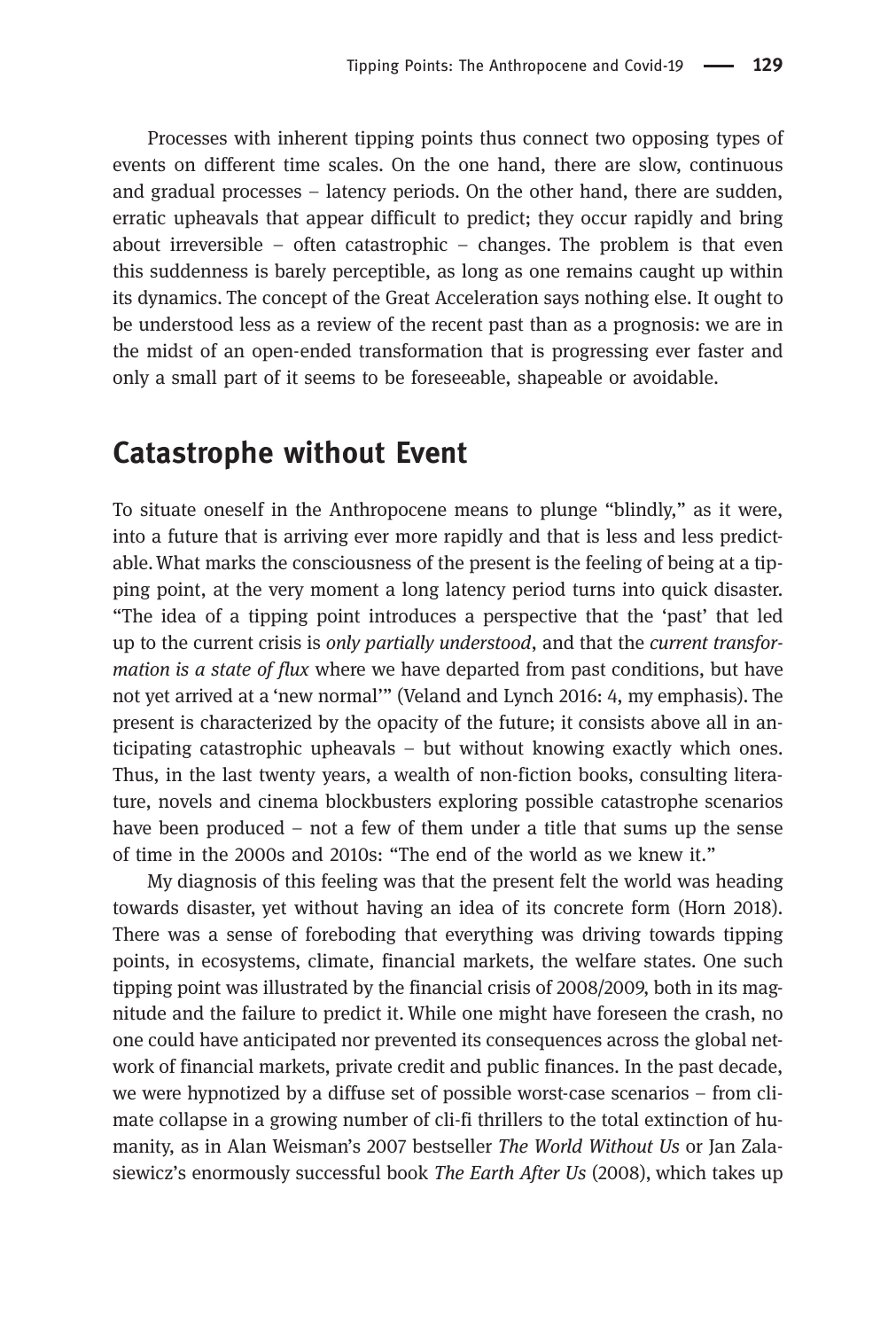the concept of the Anthropocene from a geological perspective after the end of humankind.

These imaginaries appear to me to be symptoms of a deeper unease. The unease is a complicated mix of two fears: one referring to potential disasters, the other to the outlook that everything continues as before. Or, to put it differently, the prospects of growth and progress that we are constantly confronted with, are, in fact, the real catastrophe. We secretly dream of the big bang, the breaking out of the latency period into the manifest disaster. This conflation of a disruptive collapse and an eery, unhealthy continuity is most clearly embodied in the ecological crisis of the Anthropocene. The Anthropocene is a catastrophe without event (Horn 2018:  $8-9$ , 55–88), both a disruption and (paradoxically) a continuity. It consists of gradual, yet profound changes. It does not take place in spectacular disasters, but in creeping environmental destruction, inconspicuous changes to biotopes, gradual transformations of water cycles and climate patterns. In the two decades since 2000, the present felt like the latency period before a looming collapse, the exact form of which, however, could only be imagined. This is why disaster movies had their heyday, and it is also why Fridays for Future, the only social movement that succeeded in putting climate change on the political agenda, relied heavily on apocalyptic rhetoric – even if this rhetoric is hardly appropriate to the structure of the problem. In order to counter the catastrophe without event, it was necessary to conjure up the ultimate event: the end of the world.

Today, with Covid-19, things look different. The arbitrariness of disaster scenarios has suddenly given way to something all too real: the pandemic. Not that there haven't been repeated warnings of precisely this scenario, including an eerily prophetic TED talk by Bill Gates in 2015 and repeated warnings by the WHO after the SARS, H5N1, and Ebola outbreaks. The question is how the catastrophe without event relates to the *catastrophe as event* that we experience with Covid-19. Is it a disaster movie come true? (The similarities to Soderbergh's Contagion (2011) seem uncanny.) Is the earth striking back? Quite a few commentators have tried to construct such a causal link: Increasing habit destruction and the consumption of "bushmeat" inevitably leads to zoonoses (Pascale and Roger 2020). Seen this way, the coronavirus would therefore present the revenge of the earth in the Anthropocene. But even if the disappearance of natural habitats does indeed increase the probability of zoonoses, assuming an immediate causality between the Anthropocene and Covid-19 oversimplifies the matter (cf. Ali 2020).

It is more plausible to understand the Anthropocene (and its structures, such as globalized travel, production and supply networks) as a framework facilitating the course of the crisis. As a worldwide pandemic, Covid-19 is clearly a phe-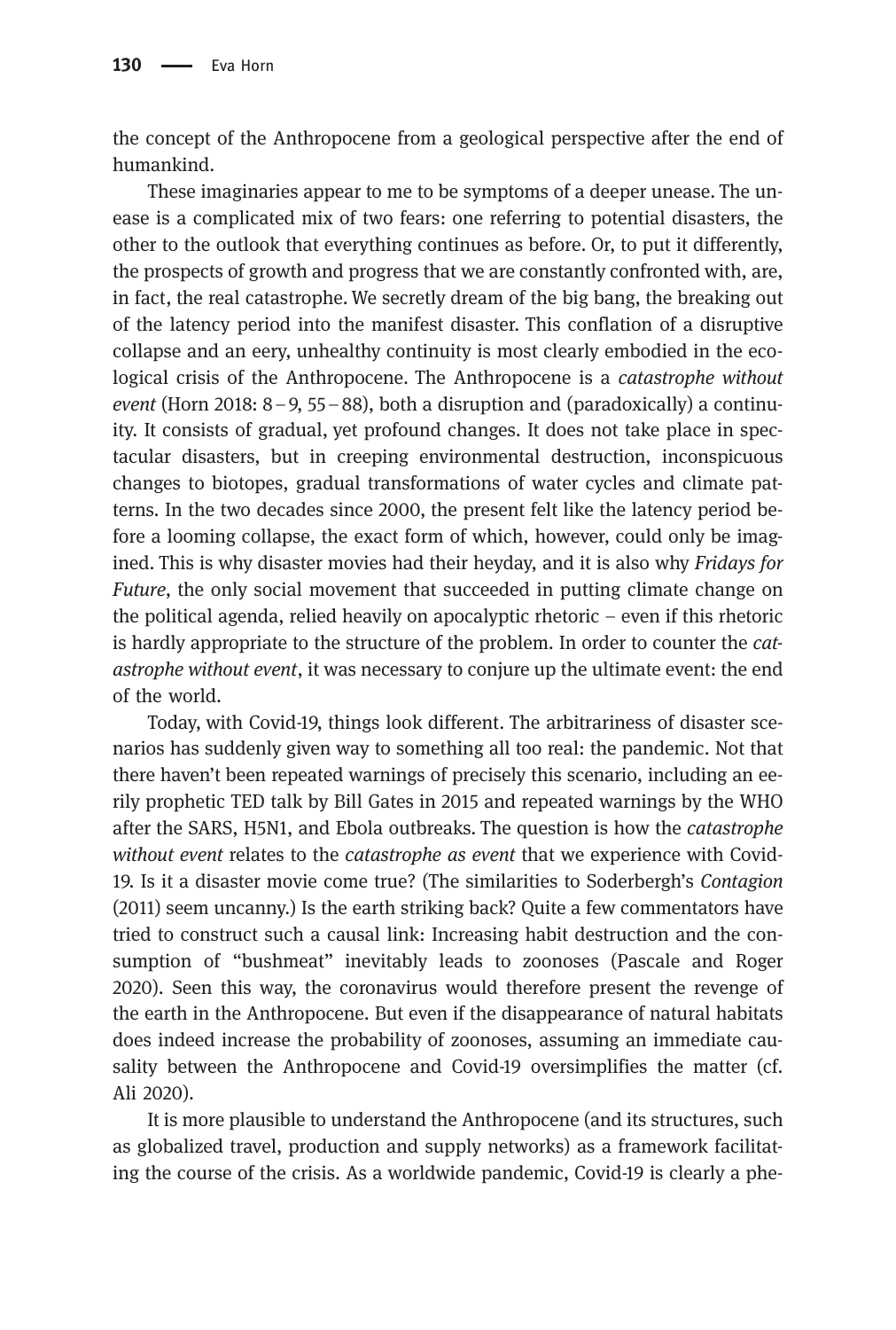nomenon of the Great Acceleration. In 1950, the infection would not have travelled around the globe so quickly, nor would the shortages and global economic consequences have been so widespread. Yet most interesting to me are the epistemic parallels between the pandemic and the Anthropocene. Like the Anthropocene, the Covid-crisis is neither a purely natural disaster nor a purely social one. Bruno Latour welcomed the affirmation of the inseparability of nature and society in modern times (Latour 1993, Latour 2017) by Covid-19, and called the pandemic, not without a certain Schadenfreude, a "dress rehearsal" for the catastrophes that the Anthropocene still holds in store (Latour 2020). The pandemic exposes the vulnerability of the globalized world in the Anthropocene, but it also exposes the massive inequalities of this vulnerability. The point of intersection between Covid-19 and the Anthropocene is clearest from the viewpoint of statistics, which has become the main epistemic field of the pandemic. Following Foucault, Latour assigns this kind of knowledge to the nineteenth century as the epistemic field of biopolitics. Such a biopolitical interpretation of Covid-19 may be true for the interplay between political measures and the statistical recording of the population, as we have experienced in lockdowns, curfews, mass testing, and daily infection rates. etc. The curves themselves, however, are clearly not those of the biopolitical nineteenth century. They are the hockey sticks of the Great Acceleartion, visualizing global processes with sudden escalations.

It is no coincidence that the German climate scientist John Schellnhuber sees a parallel between the developments of Covid-19 and global warming: "[T]he ominous curve of the worldwide cumulative Covid-19 cases has an iconic counterpart, namely, the famous Mauna-Loa curve of the increase in atmospheric CO<sub>2</sub> concentration" (Schellnhuber 2020). Schellnhuber here points to the famous "Keeling curve", named after the chemist Charles D. Keeling who started documenting the increase in  $CO<sub>2</sub>$  at the Mauna Loa Observatory (Hawai) in 1958. While the Keeling curve starts only "after" a tipping point (which would have to be placed in the 1930s) and has since recorded an unstoppable rise in  $CO<sub>2</sub>$  levels in the atmosphere, in the Covid-19 curves we clearly see a long, flat latency period and then – in mid-March 2020 – a sudden upward turn and, since April, a weekly fluctuation in the daily cases, while the total number of infections worldwide is steadily increasing. In Europe, the curve slowly flattened in May (rising again for the "second wave" which started in August), while in the USA, Brazil, and India the number of infections continued to rise steadily, impressively documented on the website of Johns Hopkins University's Coronavirus Resource Center.

The epistemic similarity between Covid-19 and the Anthropocene lies in the type of event that characterizes both developments. Both are escalations following a long latency period and suddenly surging upwards. In the case of Covid-19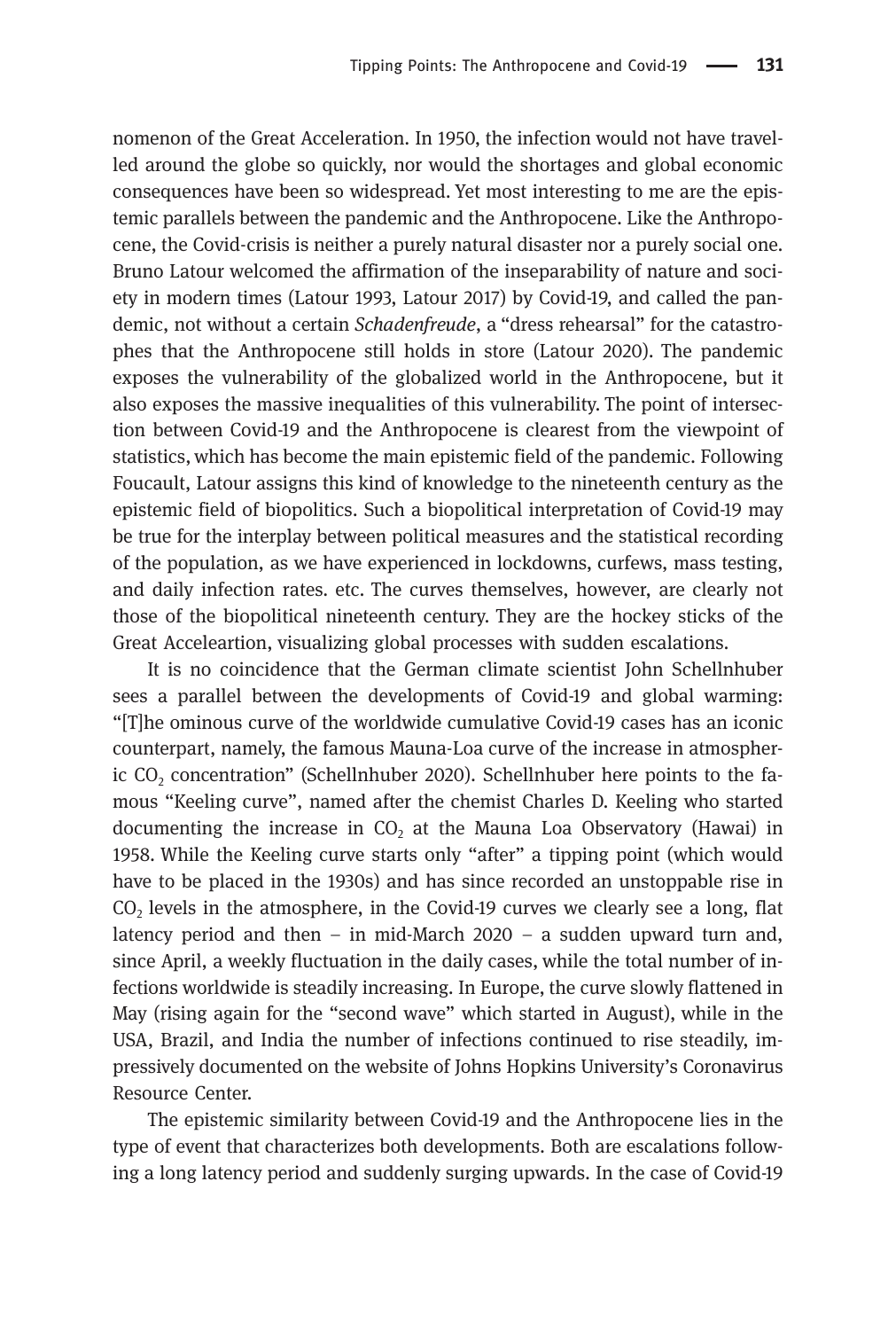this escalation took place at a breakneck speed. Not years, but days decided the course of the curve – leading to rising infection rates and deaths, overburdened health care systems, stress on vital infrastructure and brutal economic consequences. The combination of tipping points, the domino effects of collapsing systems, to which climate scientists keep alerting us, are confirmed by the pandemic in a textbook manner. Covid-19 demonstrates how everything is connected: infection rates affect the world of work, consumption and health care, which in turn affect national budgets, global supply chains, production processes and labor markets. These linkages recognize neither the boundaries of nature versus society nor national or continental divides within a globally networked world.

Covid-19 is the Anthropocene in fast-forward – a model and an example. The pandemic can thus teach us a lesson about the dangers of ill-preparedness as well as about the risks of taking decisions in a state of highly incomplete and uncertain information. When the virus struck, even modern industrialized countries were not equipped in terms of their health systems and infrastructures, nor did decisions on lockdowns and/or social distancing always come at the right time or get implemented in a consistent way – some moved earlier and more efficiently, others more half-heartedly, others not at all. The failure to be prepared for something that had actually long been known to be a possible scenario once again reflects the structure of disaster thinking in the Anthropocene. While we have quite precise scientific knowledge of possible future threats we face so many options and conflicts of priority that governments and societies are incapable of carrying out concrete precautionary measures. What eventually prevails in the cacophony of disaster scenarios is precisely the principle of business as usual, an attempt to extend the present endlessly into the future. When things then all of a sudden tip, one has at once a feeling of complete unpreparedness and an uncanny sense of déjà-vu.

## Sustainability in the Anthropocene

What could "sustainability" mean in a world of tipping points and escalations? Epistemically, the most interesting phase in tipping points is the latency period. It is a matter of both recognizing barely perceptible signs of an impending disaster and of acknowledging the global network of dependencies in which we are entangled. In the Covid-19 crisis we undoubtedly find ourselves beyond the decisive tipping point – maybe with more surprises to come. But where exactly do we stand in the slowly unfolding crisis of the Anthropocene? The catastrophe without event confronts every attempt to manage the future with the impossible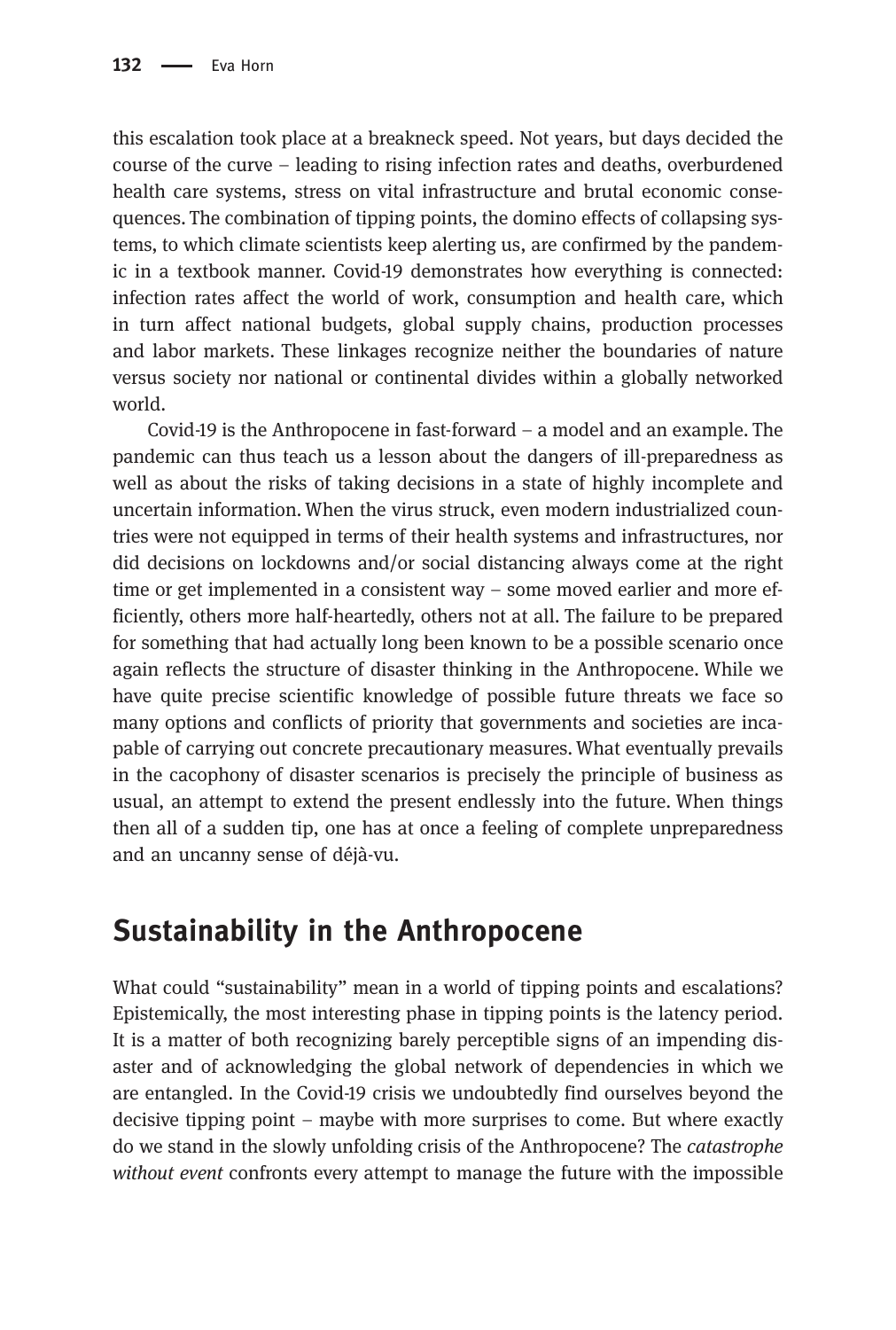task of including an unpredictable future in its precautionary calculations. If "sustainability" focuses on long-term strategies that can be extended into a foreseeable future, then it is definitely not the right keyword for the Anthropocene (cf. Horn 2017). Rather, the aim must be not only to anticipate radical changes, but to actively shape them. It is not about seeking to prolong the present but being ready to leave it behind consciously and in a controlled manner. It involves a different way of dealing with the future, which will in any case be different from and more volatile than the present. It is no coincidence that the politicization of climate change has not been carried out by adults, but by the next generation of politically silenced children and adolescents. They are looking into a fragile, radically different future that they cannot simply stand by and let happen. The question is how to give voice – and concrete power – to time horizons beyond the usual election cycles, ten year programs etc. Dealing with problems in the Anthropocene has to deal with much vaster time scales and much more unpredictable futures.

The Anthropocene thus needs a self-reflexive future management that is not only aware of the range of possible worst-case scenarios, but also of its incomplete knowledge of them. It requires a permanent reflection on those "unknown unknowns" (Horn 2018: 177), once famously ruminated by Donald Rumsfeld. On the one hand, this means an imperative of "preparedness," of being prepared for many different eventualities – Only a few months ago, this attitude would have been dismissed as alarmism. On the other hand, it also means being constantly alert and ready to revise one's hypotheses, which is the essence of scientific research – being aware of one's incomplete knowledge. It is extremely odd that these two attitudes – the gesture of being prepared and the admission of incomplete knowledge – have repeatedly given rise to the ridicule and biting criticism of the scientists consulted in response to the Covid-19 crisis. Anyone who appeared in March 2020 wearing a protective mask was derided as hysterical; anyone who laid down a few essential supplies was accused of being a toilet paper hoarder. Scientists who revised their knowledge based on more recent research findings were berated as being inconsistent. And any hospital chief or health minister who, concerned about a possible epidemic, purchased surplus medical equipment or set up intensive care beds beyond immediate requirements, would have been chased out of office for economic mismanagement.

But sustainability in the Anthropocene requires these two highly unpopular attitudes: Firstly, we need to accept "alarmism" as vigilance towards the possibilities and signs of future escalations. We need to etablish a precautionary principle not just towards technical and social innovations but towards the possibility of rapid changes to the very ground we stand on: nature. Secondly, we need to admit our incomplete knowledge about many non-linear processes. We have to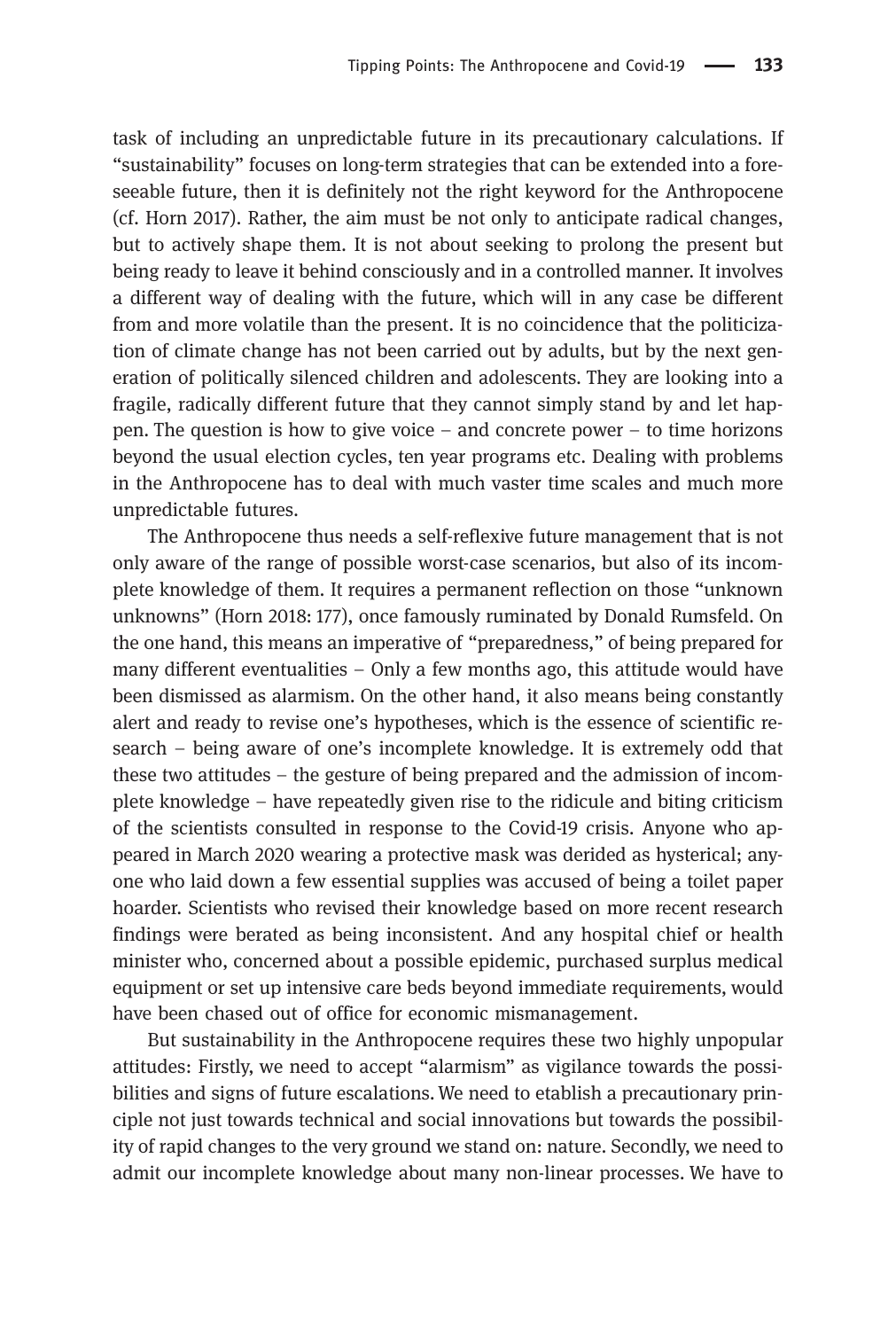de forms of knowledge and awareness that constantly reflect on their own elements of blindness and ignorance. Alarmism and the awareness of ignorance, however, do not mean scepticism towards established science such as the IPCC reports or the findings of epidemiology. The difficulty of precisely anticipating non-linear processes applies to climate as well as to social systems, to economics as well as to contagions. But these two attitudes – vigilance and epistemic self-reflection – require a significant degree of imagination. For this reason, the philosopher Hans Jonas advocated an "ethics of the future" based on what he called the "heuristics of fear." As a "compass" or inspiration for such an ethics of the future, he proposed imagining the anticipated danger as precisely as possible: "What can serve us as a compass? The envisioned threat itself! It is only in its *lightning flash from the future –* in the recognition of its planetary scope and profound implications for mankind – that it is possible to discover the ethical principles from which we can derive the obligations that our newfound power demands" (Jonas 1984: 7–8, my translation). Jonas' advice is both complicated and simple: the idea is to assume a standpoint in the future and to look back from that future onto the present as its prehistory, its latency period. Such a glance from the future onto the present cannot be done without imagination. Possible future developments, to the extent that they are now visible at best in small indicators or unspectacular curves, must be extrapolated, fleshed out and highlighted into full-blown scenarios of a world, as it were, beyond the tipping point.

This is not only a problem of knowledge, but also one of agency. It is about not only knowing something, but also believing it – and acting on this conviction. The French philosopher of science Jean-Pierre Dupuy has described this attitude as "enlightened catastrophism," which helps us move beyond denial or paralysis in the face of a threat: "Let's suppose we are certain, or almost certain, that catastrophe lies ahead [...] The problem is that we do not believe it. We do not believe what we know" (Dupuy 2002: 141, 144 f., my translation). To believe what we know means to make it an integral part of the reality we live in, to translate it into practical measures or demands. Warnings of global pandemics had been around for a while, but nobody 'believed' in them. Today we hear Lenton or Schellnhuber and their colleagues warn us of the complex web of escalations right ahead of us. Yet the governments that Schellnhuber advises, for example, only partly believe in what they know. The point is to understand threats not as a mere hypothesis but as a  $fact$  – like a prophecy that says what will come, not what might come. For it is only by believing the prophecy, as Dupuy explains using the biblical story of Jonah, that it can become an instrument of its own prevention. This requires that a possible threat becomes credible, tangible, concretely imaginable – not as a possible future, but as the given one. "The future," wrote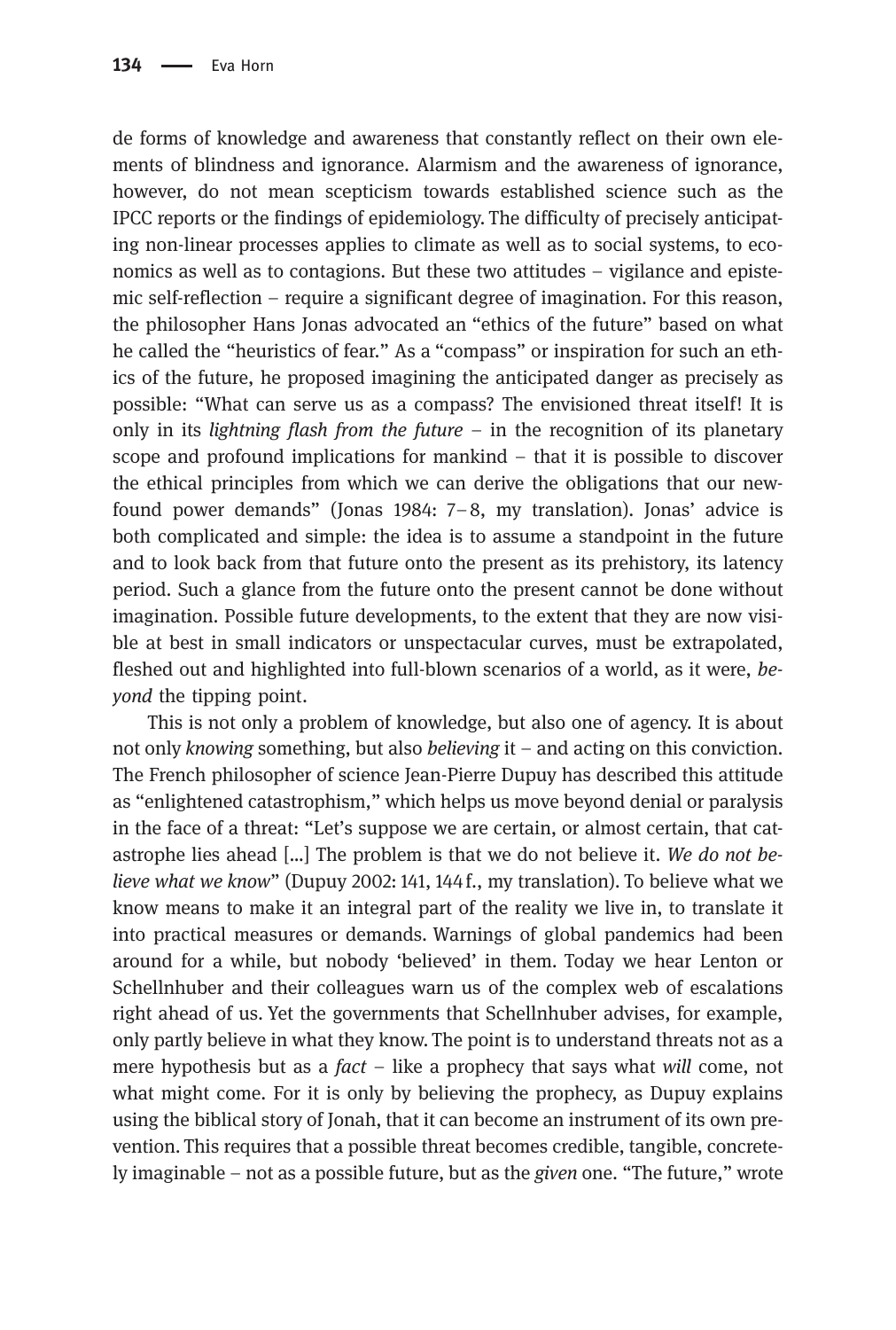Jorge Luis Borges, "is inevitable and exact, but it may not happen. God lurks in the intervals" (1999: 223). Humans, one might add, have no other option than to make good use of these intervals.

If the pandemic can teach us a lesson for managing the future in the Anthropocene, it is not only about the possibility of tipping points. It is also about the immense cost of dithering and of scepticism towards scientific findings. Covid-19 also teaches a lesson regarding the wealth of possibilities we are facing – for the best and for the worst. With the pandemic, we have been caught up in a global catastrophe that was considered unthinkable outside of movie theatres. We have learned that within days and week our lives and livelihoods can be uprooted. However, Covid-19 has also shaken many of the iron laws of what was deemed politically and economically feasible. It can therefore be seen as an experiment in the scope of possible action that is afforded societies and individuals in the face of global crises. It has awakened an awareness of contingency, making possible that were previously considered unthinkable. The only thing that is now no longer possible is to carry on as before.

### References

- Ali, S. (2020) How the Current Coronavirus Pandemic Links to Questions of Ecological Sustainability in the Anthropocene, accessed: 10.05. 2020, https://sustainabilitycommunity.springernature.com/users/183121-saleem-ali/posts/63681-how-the-current-pandemic-links-to-broader-questions-of-sustainability-in-the-anthropocene.
- Borges, J. L. (1999) The Creation and P.H. Gosse. In: E. Weinberger (ed.) Selected Non-Fictions, trans. E. Allen, S. J. Levine, and E. Weinberger, New York: Viking. 222–4.
- Dupuy, J.-P. (2002) Pour un catastrophisme éclairé. Quand l'impossible est certain, Paris: Éditions du Seuil.
- Gates, B. (2015) The Next Outbreak? We're Not Ready, accessed: 10.05. 2020, https://www.ted.com/talks/bill\_gates\_the\_next\_outbreak\_we\_re\_not\_ready.
- Gladwell, M. (2001) Tipping Point. How Little Things Can Make a Big Difference, New York: Little Brown.
- Hamilton, C. (2016) The Anthropocene as Rupture. The Anthropocene Review 3 (2) 93–106.
- Hamilton, C. (2017) Defiant Earth. The Fate of Humans in the Anthropocene, London: Polity Press.
- Horn, E. (2018) The Future as Catastrophe: Imagining Disaster in the Modern Age, trans. Valentine Pakis. New York: Columbia University Press.
- Horn, E. (2017) Jenseits der Kindeskinder. Nachhaltigkeit im Anthropozän. Merkur 71 (814), 5–17.
- Horn, E., and Bergthaller, H. (2020) The Anthropocene: Key Issues for the Humanities, London: Routledge.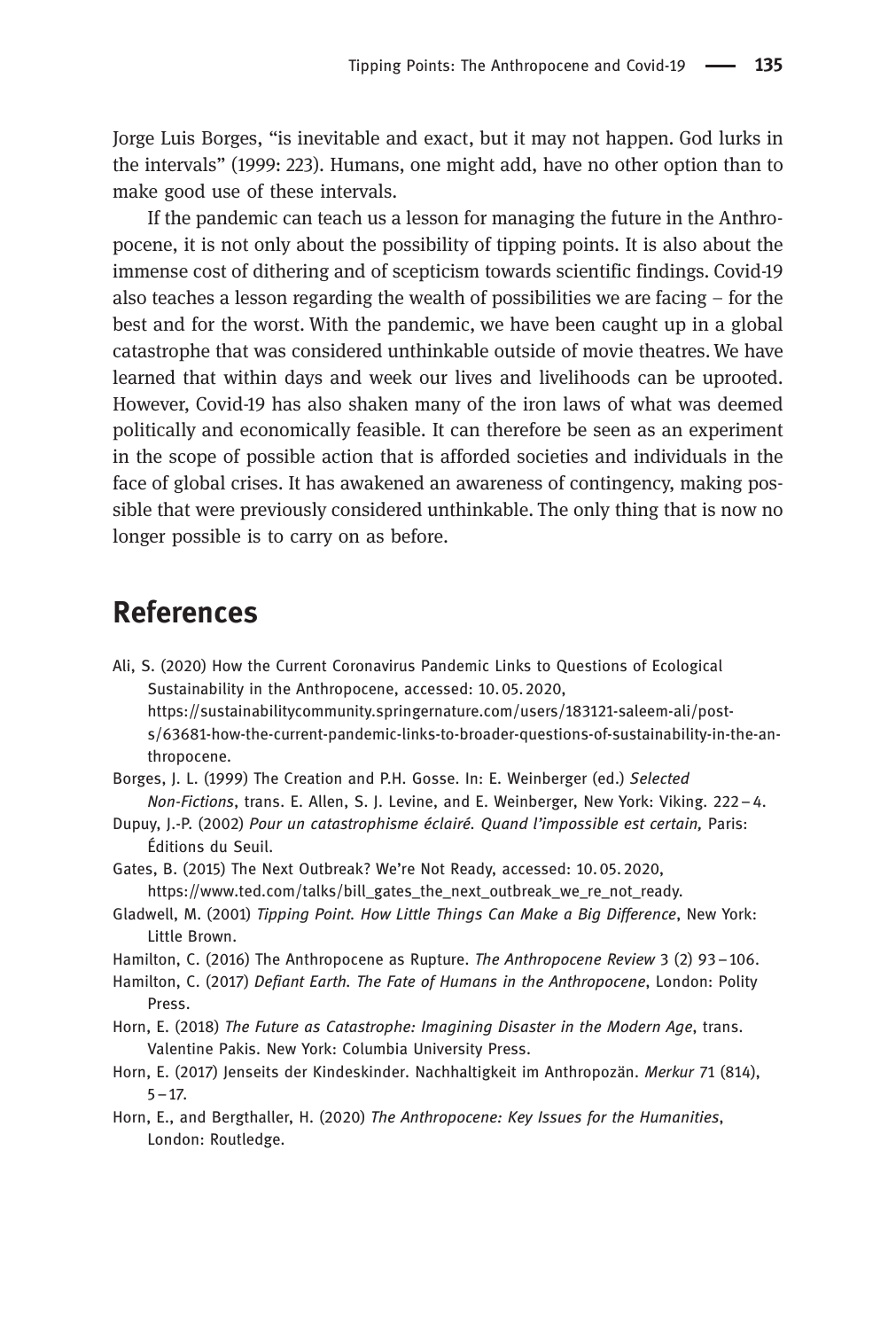- Jonas, H. (1984) The Imperative of Responsibility, transl. H. Jonas, and D. Herr, Chicago: Chicago University Press.
- Latour, B. (1993) We Have Never been Modern, New York: Harvester Wheatsheaf.

Latour, B. (2017) Facing Gaia: Eight Lectures on the New Climatic Regime. Cambridge: Polity Press.

- Latour, B. (2020) Is This a Dress Rehearsal? Critical Inquiry, 26. 03. 2020, accessed: 10. 05. 2020, https://critinq.wordpress.com/2020/03/26/is-this-a-dress-rehearsal/.
- Lenton, T. (2016) Earth Systems Science: A Very Short Introduction. Oxford: Oxford University Press.
- Lenton, T. et al. (2019) Climate Tipping Points Too Risky to Bet Against. Nature 575 (7784), 592–5.

Lovelock, J. E. (1991) Gaia. The Practical Science of Planetary Medicine, London: Gaia Books.

- Lovelock, J. E. (2006) The Revenge of Gaia. Why the Earth is Fighting Back and How We Can Still Save Humanity, London: Allen Lane.
- McNeill, J. R., and Engelke, P. (2016) The Great Acceleration. An Environmental History of the Anthropocene since 1945, Cambridge, Mass.: Belknap Press of Harvard University Press.
- Moore, B. III et al. (2001) Amsterdam Declaration on Earth System Science 2001, accessed: 10. 05. 2020,

http://www.igbp.net/about/history/2001amsterdamdeclarationonearthsystemscience.4.1 b8ae20512db692f2a680001312.html.

- Pascale, F. De, and Roger, J.-C. (2020) Coronavirus: An Anthropocene's Hybrid? The Need for a Geoethic Perspective for the Future of the Earth, AIMS Geosciences 6 (1), 131–4.
- Schelling, T. C. (1971) Dynamic Models of Segregation, Journal of Mathematical Sociology 1  $(2)$ , 143 – 86.
- Schellnhuber, J. (2020) Seuchen im Anthropozän. Was uns die Krisen lehrten. Frankfurter Allgemeine Zeitung, 15. 04. 2020, accessed: 10. 05. 2020, https://www.faz.net/aktuell/feuilleton/debatten/seu-che-im-anthropozaen-die-lehren--

der-corona-krise-16726494.html.

Scherer, B. (2020) Die Pandemie ist kein Überfall von Außerirdischen, Frankfurter Allgemeine Zeitung, 03. 05. 2020, accessed: 10.05. 2020,

https://www.faz.net/aktuell/wissen/geist-soziales/leben-im-anthropozaen-die-pandemie-ist-kein-ueberfall-von-ausserirdischen-16744840.html.

Steffen, W. et al. (2004) Global Change and the Earth System. A Planet Under Pressure, Berlin: Springer.

- Steffen, W. et al. (2011) The Anthropocene. Conceptual and Historical Perspectives. Philosophical Transactions of the Royal Society 369 (1938), 842–67.
- Steffen, W. et al. (2015) The Trajectory of the Anthropocene. The Great Acceleration. Anthropocene Review 2 (1), 81–98.
- Veland, S., and Lynch, A. (2016) Scaling the Anthropocene. Geoforum 72, 1–5.
- Warde, P., Robin, L., and Sörlin, S. (2018) The Environment. History of an Idea, Baltimore: Johns Hopkins University Press.
- Waters, C. et al. (2016) The Anthropocene Is Functionally and Stratigraphically Distinct from the Holocene. Science 351 (6269), aad2622.
- Weisman, A. (2007) The World without Us, New York: Thomas Dunne Books.
- Wilkinson, B. H. (2005) Humans as Geologic Agents. Geology 33 (3), 161–4.